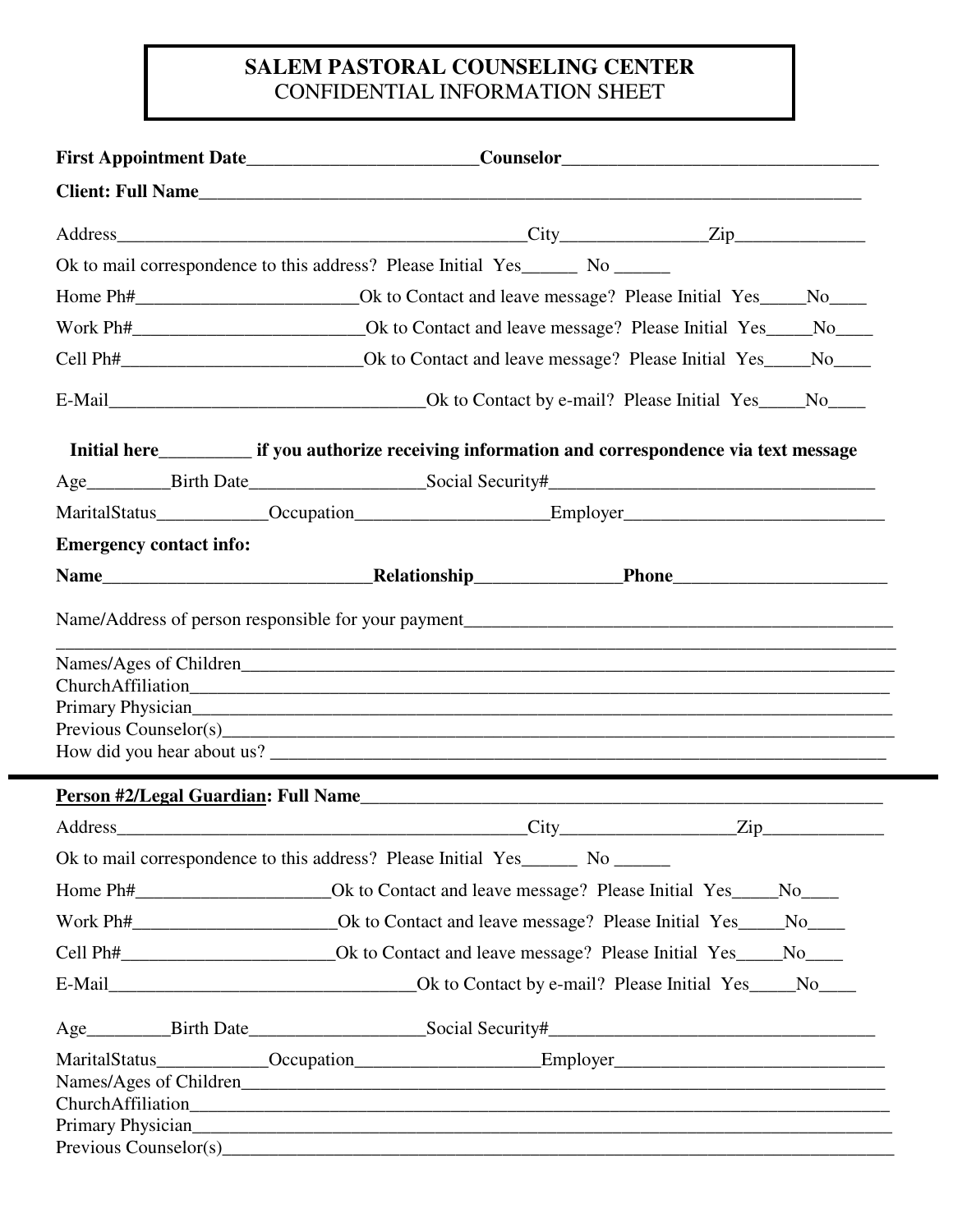# **SALEM PASTORAL COUNSELING CENTER**  AUTHORIZATION FOR INSURANCE BILLING

| Please check with your insurance company prior to receiving services to answer the following questions:    |  |  |  |  |  |
|------------------------------------------------------------------------------------------------------------|--|--|--|--|--|
| ____________Deductible Amount- How much of your deductible have you met for the current year?_____________ |  |  |  |  |  |
| CoPay Amount                                                                                               |  |  |  |  |  |
| ____________Does your insurance require pre-authorization?                                                 |  |  |  |  |  |
| <b>EXAMPLE Anniversary date of Coverage</b>                                                                |  |  |  |  |  |
| Copy of insurance card has been provided                                                                   |  |  |  |  |  |
| (Fill out the following ONLY if copy of card was NOT provided)                                             |  |  |  |  |  |
|                                                                                                            |  |  |  |  |  |
|                                                                                                            |  |  |  |  |  |
|                                                                                                            |  |  |  |  |  |
|                                                                                                            |  |  |  |  |  |
|                                                                                                            |  |  |  |  |  |
|                                                                                                            |  |  |  |  |  |

I authorize that the above information is accurate and true to the best of my knowledge. I authorize my insurance company to pay Salem Pastoral Counseling Center directly for services rendered according to my mental health coverage. I authorize Salem Pastoral Counseling to provide all information my insurance company(ies) request(s) concerning my treatment. I understand that I am responsible for pre-authorization or doctor's referral if required. I understand that I am financially responsible for services performed whether or not paid by insurance. I understand that any money received in excess of my charges will be refunded when my bill is paid in full. **I understand I am responsible for full payment for any missed sessions, or sessions canceled without 24 hour notice.**

Signature of client or responsible party\_\_\_\_\_\_\_\_\_\_\_\_\_\_\_\_\_\_\_\_\_\_\_\_\_\_\_\_\_\_\_\_\_\_\_\_\_\_\_\_\_\_\_\_\_\_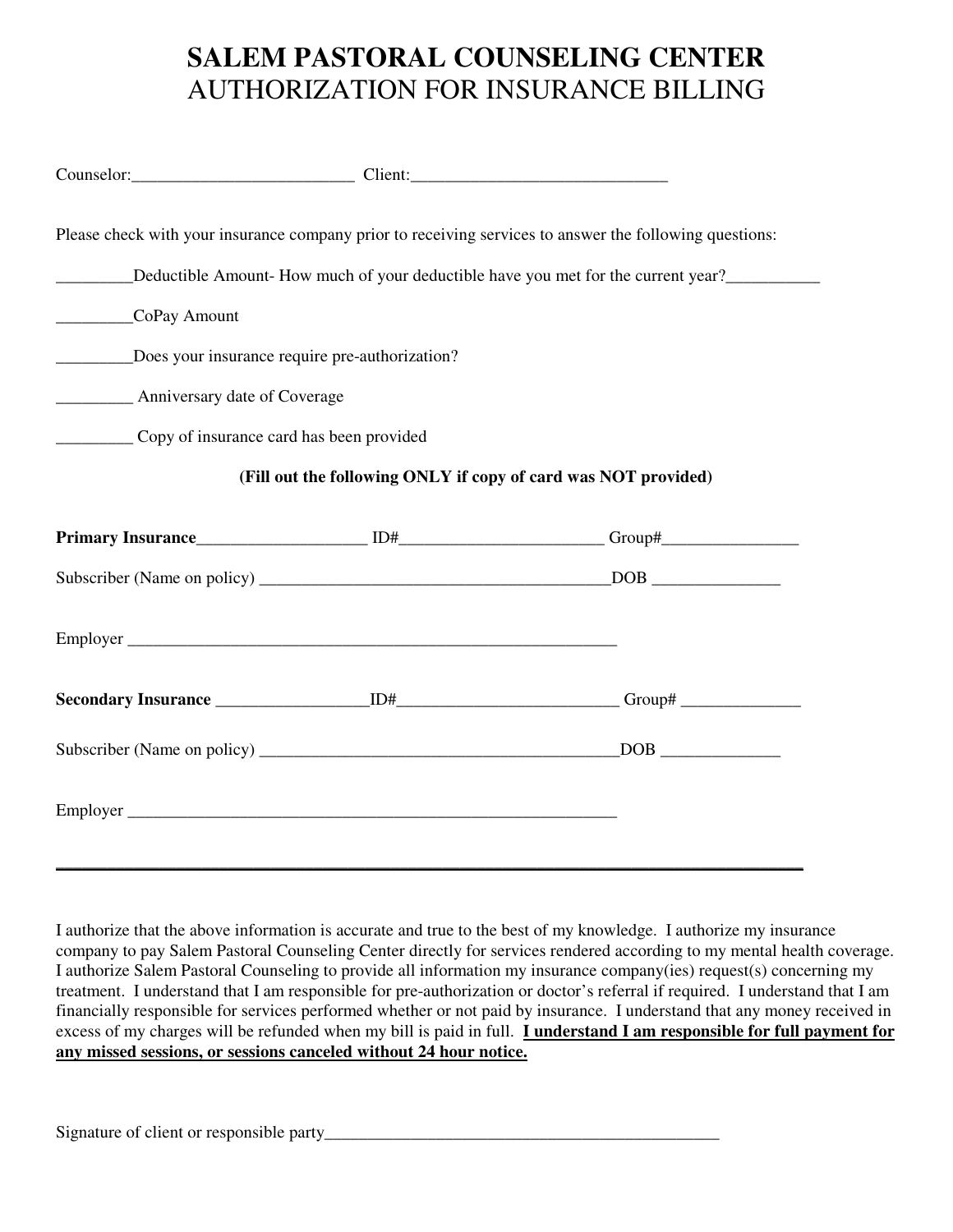## **SALEM PASTORAL COUNSELING CENTER**  OFFICE POLICIES/INFORMED CONSENT

*Deborah Wright, M.A., LPC* 

Prior to beginning treatment, it is important for you to familiarize yourself with my approach to treatment, your rights and responsibilities, and our office policies. This document, along with my Professional Disclosure Statement and our Notice of Privacy Practices, discusses these topics. Please take the time to review the information contained in these three documents and ask any questions you may have. After your questions and concerns have been answered, please sign and date on the reverse side of this page.

**Approach to Treatment**: To provide the best care possible, it is important that I have a clear understanding of what brings you to treatment. In order to gain that understanding about your past and current functioning, a thorough assessment will be completed. Following the assessment, a treatment plan will be formulated and together we will work towards the goals established. It is crucial that you are an active participant in therapy and candidly express with me your treatment needs.

 **Risks and Alternatives to Treatment**: It is important for you to know that there are risks involved in therapy. For example, some people experience an increase in stress particularly during the early stages of therapy. In some instances, discussing longstanding, unresolved problems can seem to aggravate rather than help with a problem. It is normal and understandable that it will be uncomfortable facing difficult feelings and situations. Keep in mind that, often, "the best way out is through", and I will endeavor to walk through it with you. I may ask, "what will be different if counseling is successful for you?" You get to define that, and to a large degree are in charge of the pace and progress of your healing journey. If you or I feel at any time that our professional relationship is not a good fit, we can discuss it and I will be happy to assist you in finding other options.

**Appointments and Cancellations:** I work Thursdays from 8am to 6pm. Counseling sessions are typically 45-55 minutes in duration. Please try to keep appointments you make, even if it is inconvenient. Appointments may be canceled or rescheduled by calling my voice mail at 503-370-8050 Ex6. Since I do my own scheduling, I will contact you to reschedule. There is no charge for appointments canceled more than 24 hours in advance. However, except for genuine emergencies or illness, missed appointments and those canceled with fewer than 24 hours' notice will be billed the usual fee for the time scheduled. Since insurance companies will accept billing only for appointments actually kept, the client is billed directly the full amount for missed sessions.

**Phone Calls and Emergencies**: Salem Pastoral Counseling Center has a 24-hour/day, 7-day/week-voice mail system that can be reached by dialing 503-370-8050. All calls are routed through our confidential voice mail system. If you have a life-threatening emergency, please dial 911. If you are a current client and have an urgent situation, the on-call counselor can be reached by dialing 503-918-2180. A counselor will return your call as soon as they are able and will make effort to contact me directly.

**Confidentiality:** Sessions are confidential except where I am bound by state law to report. Those incidents which require reporting include: (1) A report of suspected child abuse; (2) Threats to commit suicide; (3) Threats of violence against another person, (4) Abuse of elderly persons; (5) An acknowledged waiver of the privilege by the client; (6) By court order (7) When contacting a collection agency for nonpayment of fees. Written permission from you is necessary in order for me to release information to another person. Please refer to our Notice of Privacy Practices for a more complete outline of how your confidential information is handled.

**Communications and Your Privacy:** Please know that despite all security efforts, email, cell phone including text messages, and fax communication can be relatively easily accessed by unauthorized people, which can compromise the privacy and confidentiality of such communication. If you convey sensitive personal information by cell phone, email, or fax, I assume that you have made an informed decision accepting this risk. To protect your privacy, I strongly suggest communicating sensitive information in person or on my confidential voice mail and limiting email or cell phone communication to scheduling issues only. Please also understand that any requests for contact related to social networking will not be confirmed or acknowledged to protect your privacy.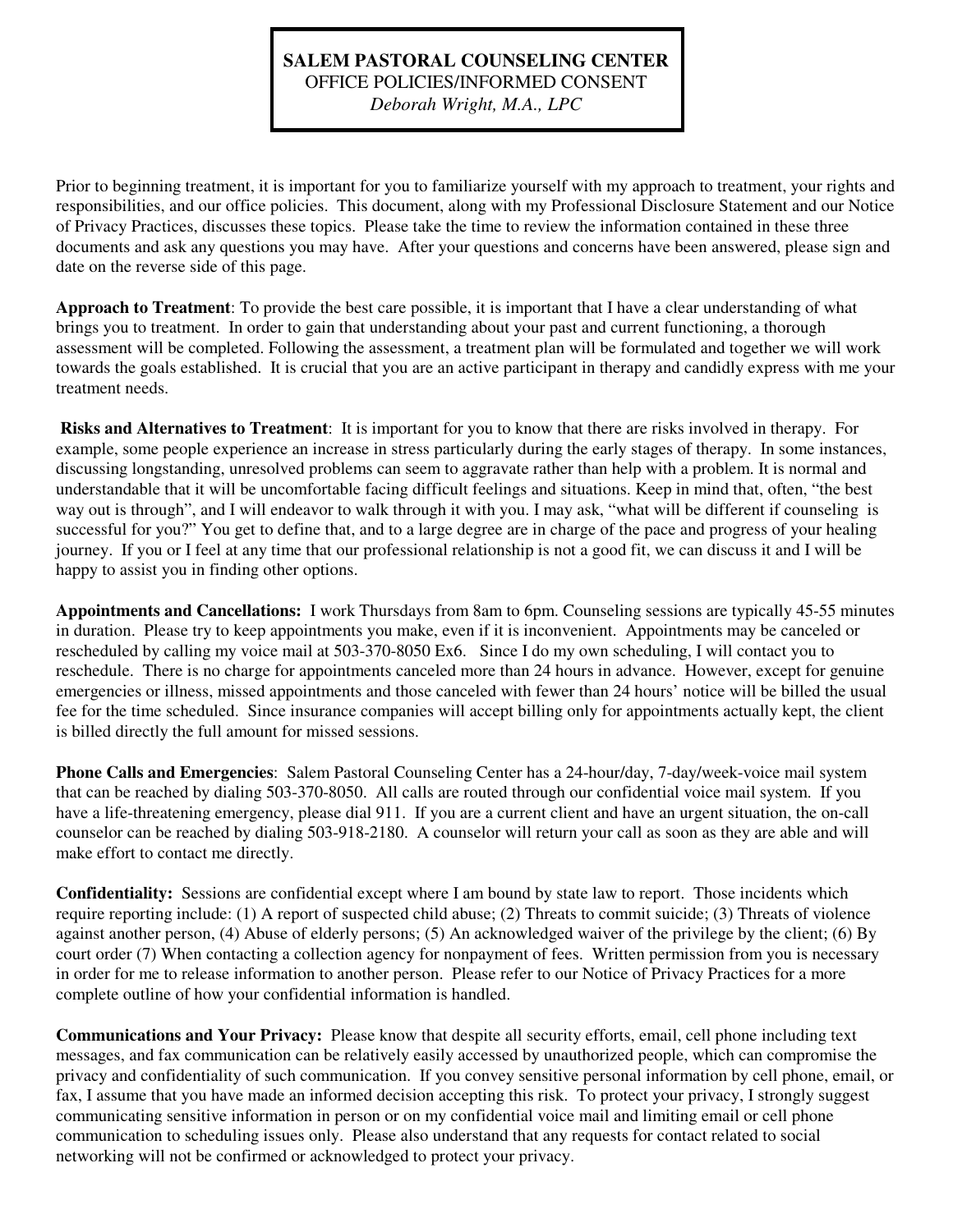**Legal Issues:** I am unwilling and unavailable to testify or advocate in legal situations, disability determination and custody studies.If you need a court evaluation, testimony in court, or any legal support, I will assist you in finding someone who can provide those services.

**Insurance:** Please review your insurance policy for coverage of outpatient mental health services. Sometimes insurance companies will require pre-authorization and it is your responsibility to obtain this prior to treatment or the insurance will not pay. We will file insurance claims for you, however, this is a courtesy on our part. You are personally responsible for the entire insurance process. We cannot guarantee that the insurance company will reimburse and it is important to understand that you, as the client, remain responsible for whatever portion of the bill your insurance company does not pay. Should there be an overpayment, we will refund the difference either to you or your insurance company, depending on who is overpaid.

**Payment and Billing:** You are expected to pay your fee or co-pay at each office visit unless other arrangements are made in advance. Our first session intake fee is \$175.00 and all subsequent fees are \$150.00 per session. All balances past due 60 days will be assessed a monthly 1.5% finance charge.

**Adjusted Fee Schedule** An income-dependent adjusted fee schedule is also available for those without insurance. If you believe you may qualify for the **adjusted fee schedule** (and are willing to provide documentation upon request) please complete the following:

1) Total family gross monthly income:

(Include all income before taxes, including child support, spousal support, school grants, and state-assistance programs.) 2) Number of persons this income supports:\_\_\_\_\_\_\_\_

Please keep your counselor informed of any changes in your financial status, as an increase or decrease of income will affect your adjusted fee.

Additional office information: (to be entered by therapist):

If you have any questions, please don't hesitate to ask. I look forward to working with you.

**Consent to Treatment:** I have read the above information and have had the opportunity to ask questions about it. I understand my rights to privacy and the risks associated with treatment. If there are children involved in treatment, I hereby give consent for their treatment and affirm that I am the legal guardian with the authority to consent to treatment. I also agree to the payment and billing policies outlined above and accept full responsibility for any and all fees incurred. I consent to participate in treatment and I understand that I may refuse services at any time. I hereby authorize the Salem Pastoral Counseling Center to provide all information necessary to process all insurance claims. I am also aware that my therapist may periodically consult with other therapists at SPCC and/or with clinical supervisors on client issues. **My signature below indicates I have received a copy of my therapist's Professional Disclosure Statement, Notice of Privacy Practices, and have read, understand and agree to abide with the policies outlined on both sides of this document, and have obtained copies of these documents for future reference.** 

 $1)$   $2)$   $2)$ 

\_\_\_\_\_\_\_\_\_\_\_\_\_\_\_\_\_\_\_\_\_\_\_\_\_ \_\_\_\_\_\_\_\_\_\_\_\_\_\_\_\_\_\_\_\_\_\_\_\_\_

Client Signature

Date Date Date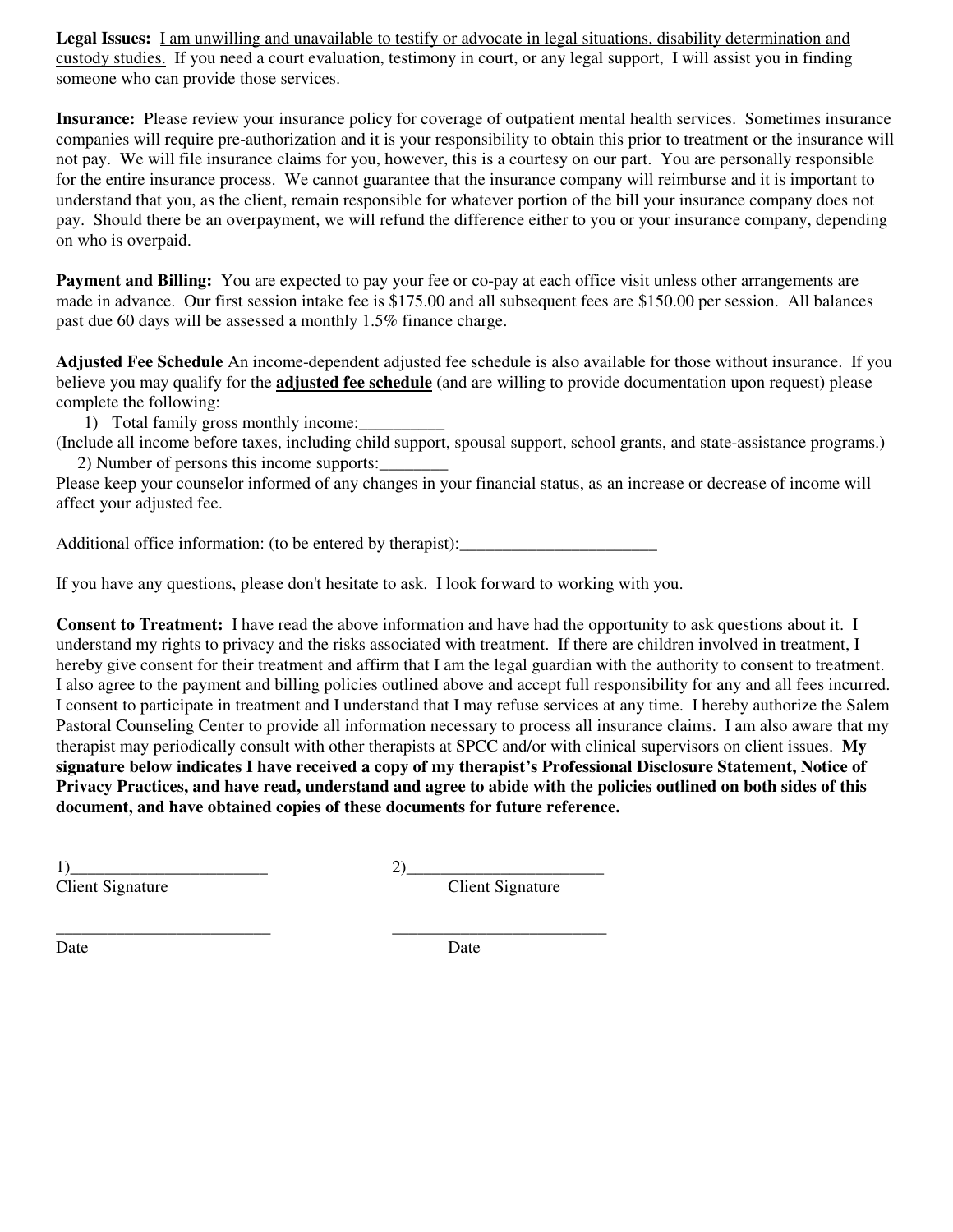### PERSONAL, FAMILY, AND RELATIONSHIP INFORMATION SALEM PASTORAL COUNSELING CENTER 2001 Commercial St. SE - Suite 200 Salem OR 97302 503-370-8050

In order to help us provide the best care, please complete this form. If you are not sure about any item, or feel uncomfortable answering, please leave that part blank. Answer what you are able, and speak with your counselor about any areas of concern.

|  | Please describe your reasons for seeking counseling. ____________________________<br>Relationship status: Married _______ Separated _______ Divorced _______ Single _______<br>If in a committed relationship, how would you describe your relationship?<br>Partner's Name<br>How would you describe your relationship with your children? ____________________<br>Other people living with you: names and relationship ____________________________<br>Current Employment Status: Full Time_____ Part Time____ Not Employed_____ |  |
|--|-----------------------------------------------------------------------------------------------------------------------------------------------------------------------------------------------------------------------------------------------------------------------------------------------------------------------------------------------------------------------------------------------------------------------------------------------------------------------------------------------------------------------------------|--|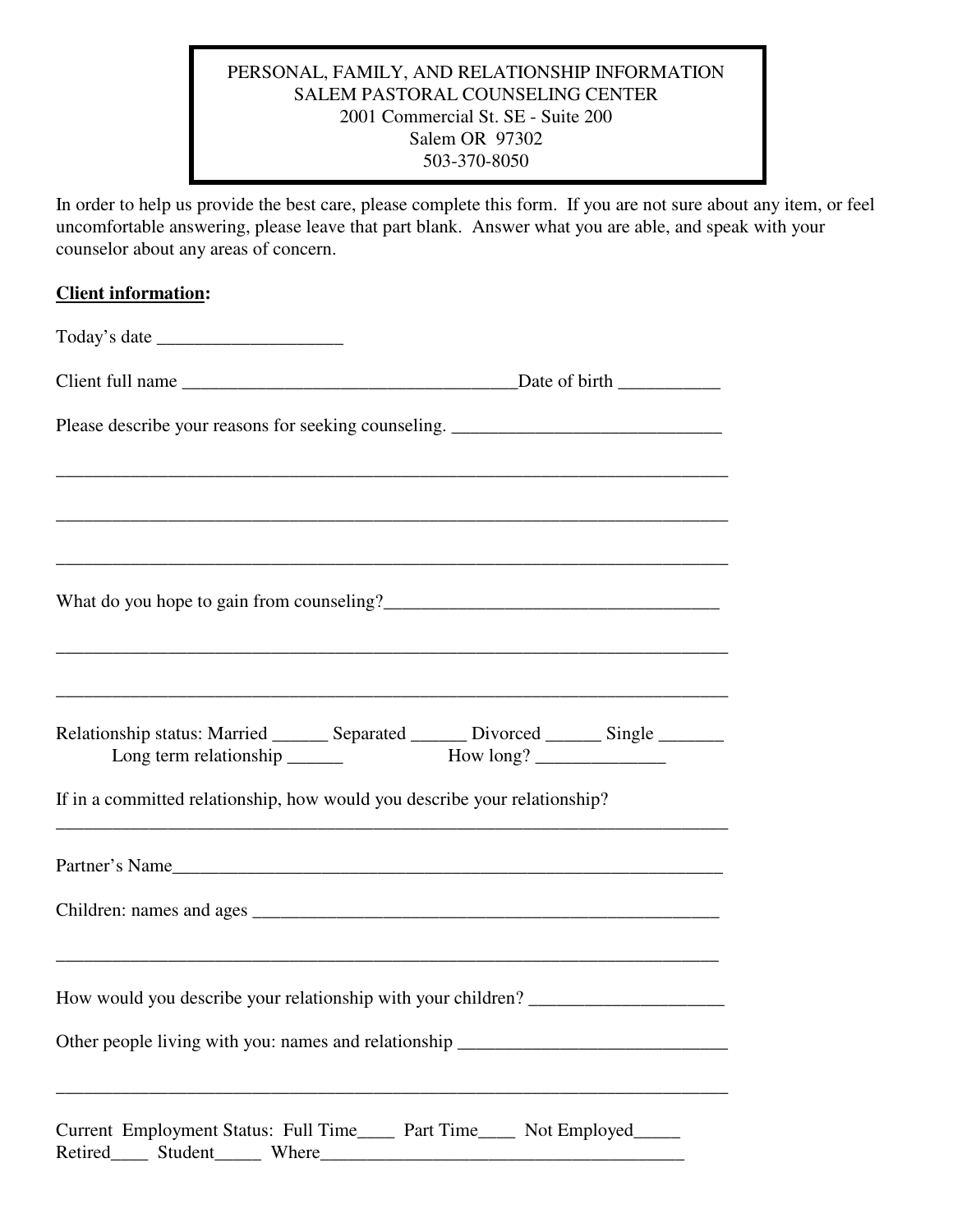## **Areas of concern: Please check all that apply:**

| <b>Emotional issues</b>                                          | current problem | problem in past | no problem |
|------------------------------------------------------------------|-----------------|-----------------|------------|
| Anxiety (worry, fear, excessive guilt)                           |                 |                 |            |
| Depression (unhappiness, lack of energy, drive)                  |                 |                 |            |
| Thinking Problems (disorganized, confused, unable                |                 |                 |            |
| to focus)                                                        |                 |                 |            |
| Uncontrolled Repetition in Thinking and/or                       |                 |                 |            |
| Behavior                                                         |                 |                 |            |
| Mood Swings (change quickly, hard to control,<br>feeling "numb") |                 |                 |            |
| Anger                                                            |                 |                 |            |
| Grief (feelings of loss, sadness, crying)                        |                 |                 |            |
| Suicidal Thinking or Action                                      |                 |                 |            |
| Nightmares/Sleep Disturbances                                    |                 |                 |            |
| Withdrawn/Few friends                                            |                 |                 |            |
| Panic Attacks                                                    |                 |                 |            |
| Nervous or Repetitive habits                                     |                 |                 |            |
| Trauma and/or Abuse                                              |                 |                 |            |
| <b>Behavioral issues</b>                                         |                 |                 |            |
| Employment                                                       |                 |                 |            |
| <b>Legal Problems</b>                                            |                 |                 |            |
| Gambling                                                         |                 |                 |            |
| Stealing                                                         |                 |                 |            |
| Lying                                                            |                 |                 |            |
| <b>Sexual Problems</b>                                           |                 |                 |            |
| Obsessions/Compulsions                                           |                 |                 |            |
| Problems with Attention                                          |                 |                 |            |
| <b>Eating Problems</b>                                           |                 |                 |            |
| <b>Learning Problems</b>                                         |                 |                 |            |
| Pornography                                                      |                 |                 |            |
| Alcohol and/or Drugs                                             |                 |                 |            |
| Tobacco                                                          |                 |                 |            |
| Financial                                                        |                 |                 |            |
| Couple/Family                                                    |                 |                 |            |
| <b>Setting Fires</b>                                             |                 |                 |            |

Other Issues:\_\_\_\_\_\_\_\_\_\_\_\_\_\_\_\_\_\_\_\_\_\_\_\_\_\_\_\_\_\_\_\_\_\_\_\_\_\_\_\_\_\_\_\_\_\_\_\_\_\_\_\_\_\_\_\_\_\_\_\_\_

Do you or anyone in your living situation possess or carry guns? No \_\_\_\_\_\_\_\_\_Yes \_\_\_\_\_\_\_\_\_ If yes, number of guns \_\_\_\_\_\_\_\_\_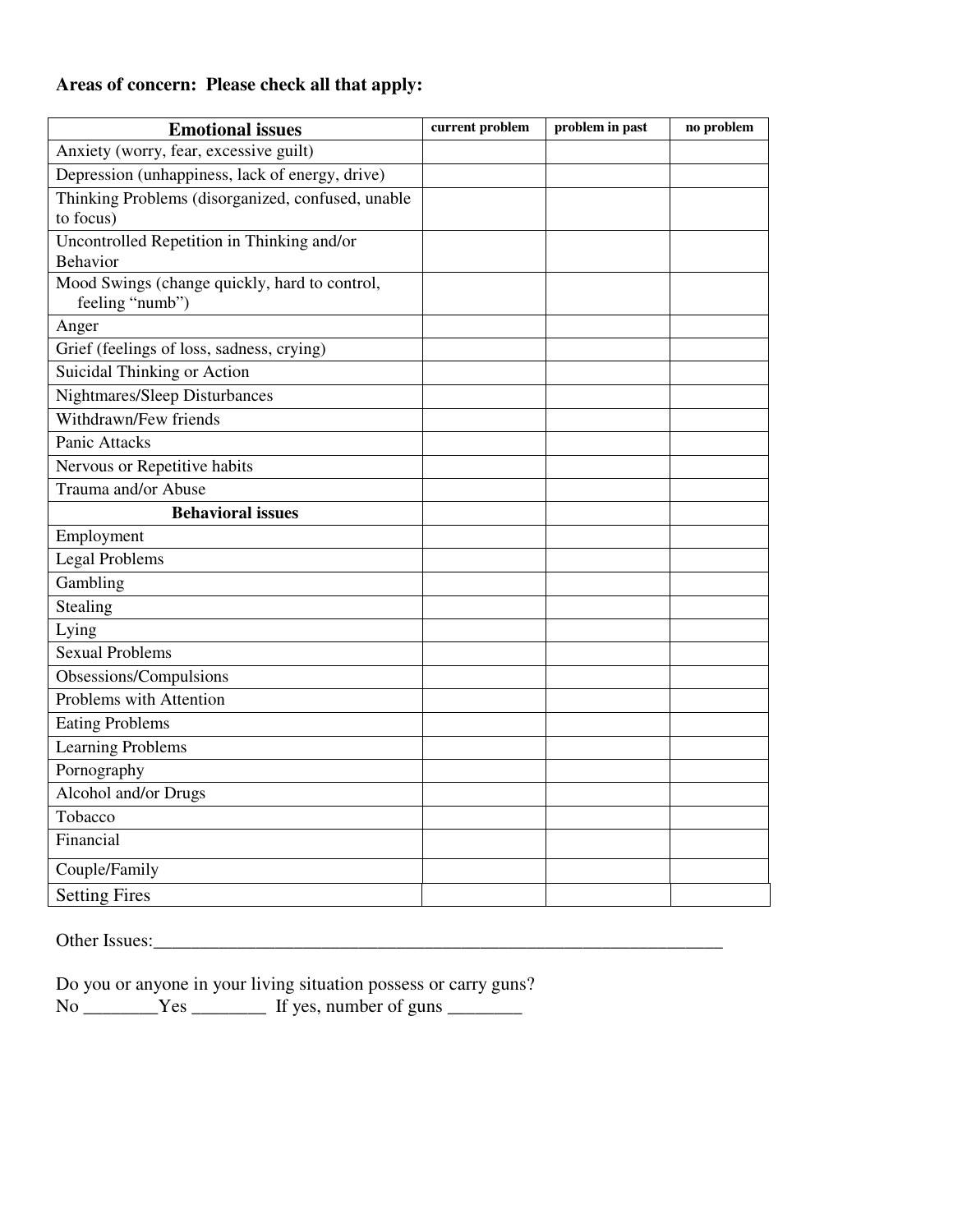## **Medical background:**

| Are you currently on prescription medication?                                                                    |                            |
|------------------------------------------------------------------------------------------------------------------|----------------------------|
|                                                                                                                  |                            |
| Have you ever had a head injury? Yes _______ If so, when ________________________                                | $No$ <sub>__________</sub> |
| Have you been in therapy before?                                                                                 |                            |
|                                                                                                                  |                            |
|                                                                                                                  |                            |
| Have you ever been hospitalized for psychiatric problems? No ________ Yes _________<br>If so, when and where $?$ |                            |

List any serious medical concerns you are having currently or any medical conditions you've had in the past.\_\_\_\_\_\_\_\_\_\_\_\_\_\_\_\_\_\_\_\_\_\_\_\_\_\_\_\_\_\_\_\_\_\_\_\_\_\_\_\_\_\_\_\_\_\_\_\_\_\_\_\_\_

## **Family History:**

| Parents:                                               | Mother | Father                   |
|--------------------------------------------------------|--------|--------------------------|
| Alive or deceased?                                     |        |                          |
| Age                                                    |        | $\overline{\phantom{a}}$ |
| If alive where do they now live?                       |        |                          |
| Use of alcohol/other drugs now or in<br>the past?      |        |                          |
| Abusive to you or other family members?                |        |                          |
| (physically, sexually, mentally, spiritually) ________ |        |                          |
| History of mental illness in the family?               |        |                          |
| Medical problems? If so what?                          |        |                          |
|                                                        |        |                          |
|                                                        |        |                          |
| Your highest level of school completed                 |        |                          |
| What do you consider are some of your strengths?       |        |                          |
|                                                        |        |                          |

\_\_\_\_\_\_\_\_\_\_\_\_\_\_\_\_\_\_\_\_\_\_\_\_\_\_\_\_\_\_\_\_\_\_\_\_\_\_\_\_\_\_\_\_\_\_\_\_\_\_\_\_\_\_\_\_\_\_\_\_\_\_\_\_\_\_\_\_\_\_\_\_

\_\_\_\_\_\_\_\_\_\_\_\_\_\_\_\_\_\_\_\_\_\_\_\_\_\_\_\_\_\_\_\_\_\_\_\_\_\_\_\_\_\_\_\_\_\_\_\_\_\_\_\_\_\_\_\_\_\_\_\_\_\_\_\_\_\_\_\_\_\_\_\_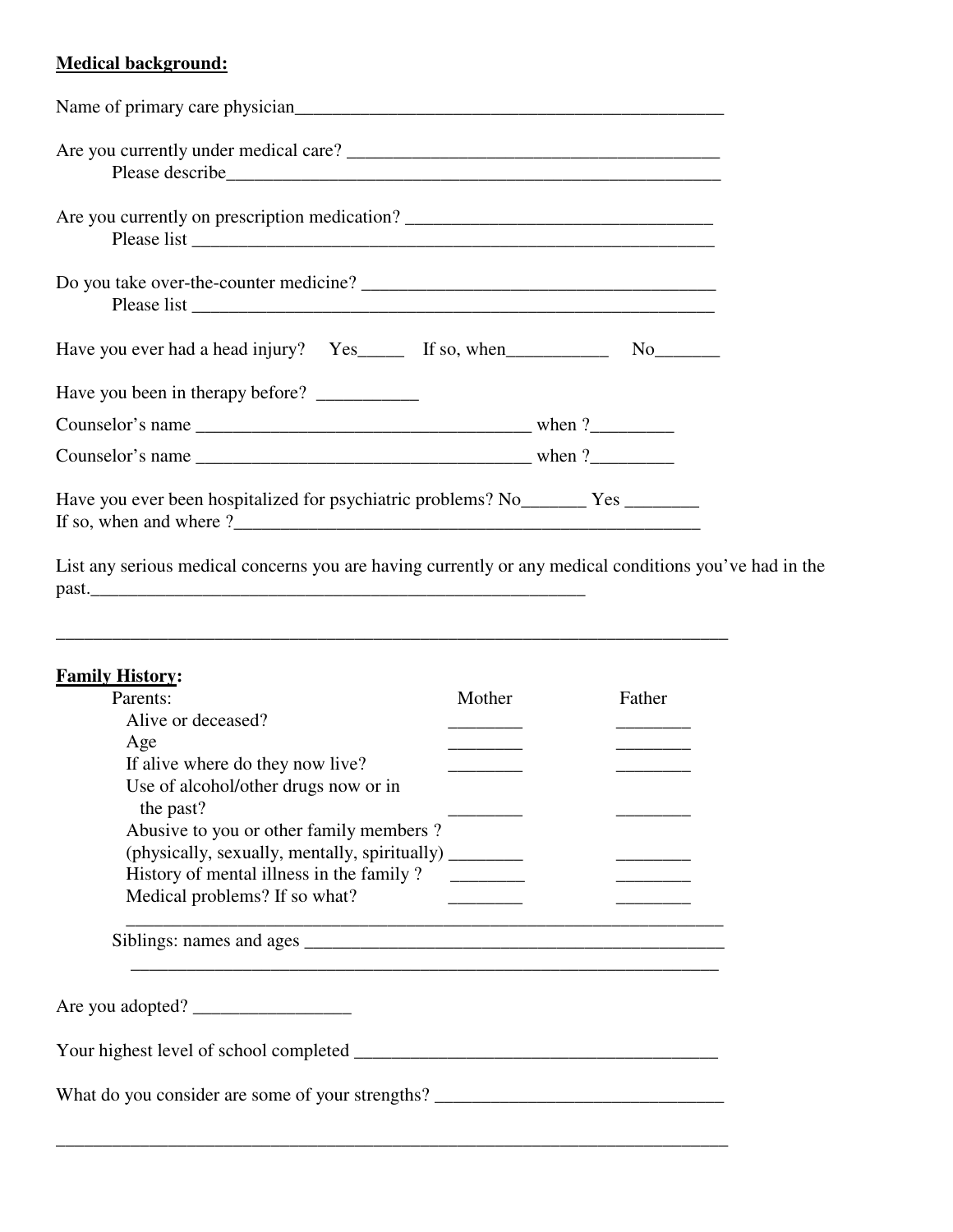How would you describe your family when you were a child (example: how parents got along, were they available to you, significant problems, finances, etc) \_\_\_\_\_\_\_\_\_\_\_\_\_\_\_\_

\_\_\_\_\_\_\_\_\_\_\_\_\_\_\_\_\_\_\_\_\_\_\_\_\_\_\_\_\_\_\_\_\_\_\_\_\_\_\_\_\_\_\_\_\_\_\_\_\_\_\_\_\_\_\_\_\_\_\_\_\_\_\_\_\_\_\_\_\_\_\_\_

How would you describe your current relationship with your family of origin?

\_\_\_\_\_\_\_\_\_\_\_\_\_\_\_\_\_\_\_\_\_\_\_\_\_\_\_\_\_\_\_\_\_\_\_\_\_\_\_\_\_\_\_\_\_\_\_\_\_\_\_\_\_\_\_\_\_\_\_\_\_\_\_\_\_\_\_\_\_\_\_\_

\_\_\_\_\_\_\_\_\_\_\_\_\_\_\_\_\_\_\_\_\_\_\_\_\_\_\_\_\_\_\_\_\_\_\_\_\_\_\_\_\_\_\_\_\_\_\_\_\_\_\_\_\_\_\_\_\_\_\_\_\_\_\_\_\_\_\_\_\_\_\_\_

\_\_\_\_\_\_\_\_\_\_\_\_\_\_\_\_\_\_\_\_\_\_\_\_\_\_\_\_\_\_\_\_\_\_\_\_\_\_\_\_\_\_\_\_\_\_\_\_\_\_\_\_\_\_\_\_\_\_\_\_\_\_\_\_\_\_\_\_\_\_\_\_

\_\_\_\_\_\_\_\_\_\_\_\_\_\_\_\_\_\_\_\_\_\_\_\_\_\_\_\_\_\_\_\_\_\_\_\_\_\_\_\_\_\_\_\_\_\_\_\_\_\_\_\_\_\_\_\_\_\_\_\_\_\_\_\_\_\_\_\_\_\_\_\_

\_\_\_\_\_\_\_\_\_\_\_\_\_\_\_\_\_\_\_\_\_\_\_\_\_\_\_\_\_\_\_\_\_\_\_\_\_\_\_\_\_\_\_\_\_\_\_\_\_\_\_\_\_\_\_\_\_\_\_\_\_\_\_\_\_\_\_\_\_\_\_

#### **Social/Spiritual History:**

Describe briefly where you receive emotional or social support (example: church, social events, family, work, hobbies, clubs?) \_\_\_\_\_\_\_\_\_\_\_\_\_\_\_\_\_\_\_\_\_\_\_\_\_\_\_\_\_\_\_\_\_\_\_\_\_\_\_\_\_

Describe briefly your history of making and keeping friends (Easy? Difficult? Many friends? A few close friends? No friends?)\_\_\_\_\_\_\_\_\_\_\_\_\_\_\_\_\_\_\_\_\_\_\_\_\_\_\_\_\_\_\_\_\_\_\_\_\_

What spiritual tradition were you raised in, if any? \_\_\_\_\_\_\_\_\_\_\_\_\_\_\_\_\_\_\_\_\_\_\_\_\_\_\_\_

Do your current spiritual beliefs help you during problematic times in your life?

\_\_\_\_\_\_\_\_\_\_\_\_\_\_\_\_\_\_\_\_\_\_\_\_\_\_\_\_\_\_\_\_\_\_\_\_\_\_\_\_\_\_\_\_\_\_\_\_\_\_\_\_\_\_\_\_\_\_\_\_\_\_\_\_\_\_\_\_\_\_\_\_

\_\_\_\_\_\_\_\_\_\_\_\_\_\_\_\_\_\_\_\_\_\_\_\_\_\_\_\_\_\_\_\_\_\_\_\_\_\_\_\_\_\_\_\_\_\_\_\_\_\_\_\_\_\_\_\_\_\_\_\_\_\_\_\_\_\_\_\_\_\_\_\_

\_\_\_\_\_\_\_\_\_\_\_\_\_\_\_\_\_\_\_\_\_\_\_\_\_\_\_\_\_\_\_\_\_\_\_\_\_\_\_\_\_\_\_\_\_\_\_\_\_\_\_\_\_\_\_\_\_\_\_\_\_\_\_\_\_\_\_\_\_\_\_\_

#### **Additional Information:**

Is there any other information you think would be helpful for me to know?

\_\_\_\_\_\_\_\_\_\_\_\_\_\_\_\_\_\_\_\_\_\_\_\_\_\_\_\_\_\_\_\_\_\_\_\_\_\_\_\_\_\_\_\_\_\_\_\_\_\_\_\_\_\_\_\_\_\_\_\_\_\_\_\_\_\_\_\_\_\_\_\_

\_\_\_\_\_\_\_\_\_\_\_\_\_\_\_\_\_\_\_\_\_\_\_\_\_\_\_\_\_\_\_\_\_\_\_\_\_\_\_\_\_\_\_\_\_\_\_\_\_\_\_\_\_\_\_\_\_\_\_\_\_\_\_\_\_\_\_\_\_\_\_\_

\_\_\_\_\_\_\_\_\_\_\_\_\_\_\_\_\_\_\_\_\_\_\_\_\_\_\_\_\_\_\_\_\_\_\_\_\_\_\_\_\_\_\_\_\_\_\_\_\_\_\_\_\_\_\_\_\_\_\_\_\_\_\_\_\_\_\_\_\_\_\_\_

\_\_\_\_\_\_\_\_\_\_\_\_\_\_\_\_\_\_\_\_\_\_\_\_\_\_\_\_\_\_\_\_\_\_\_\_\_\_\_\_\_\_\_\_\_\_\_\_\_\_\_\_\_\_\_\_\_\_\_\_\_\_\_\_\_\_\_\_\_\_\_\_

\_\_\_\_\_\_\_\_\_\_\_\_\_\_\_\_\_\_\_\_\_\_\_\_\_\_\_\_\_\_\_\_\_\_\_\_\_\_\_\_\_\_\_\_\_\_\_\_\_\_\_\_\_\_\_\_\_\_\_\_\_\_\_\_\_\_\_\_\_\_\_\_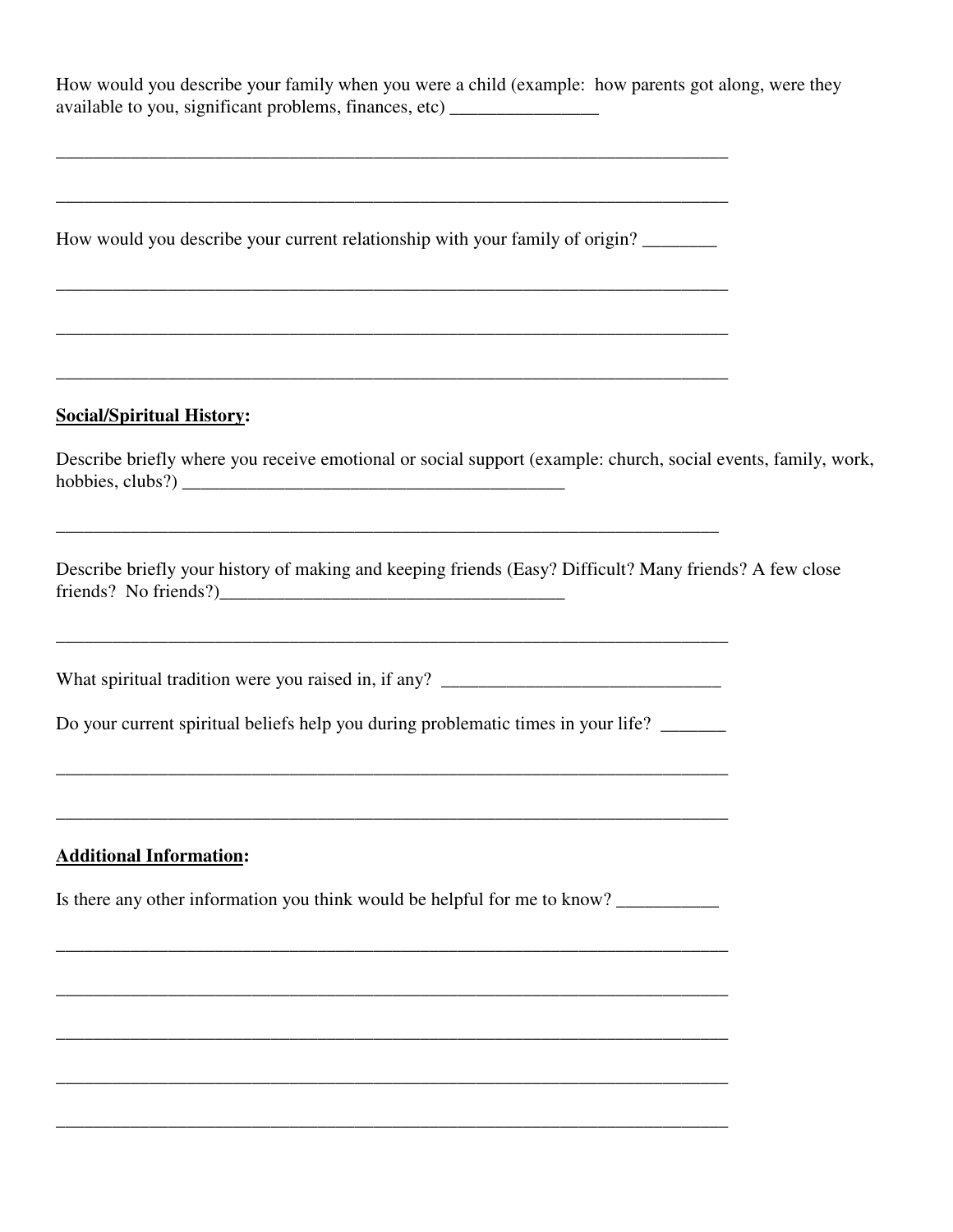## **PROFESSIONAL DISCLOSURE STATEMENT Debbie Wright M.A., LPC Licensed Professional Counselor**

#### **Salem Pastoral Counseling Center**

2001 Commercial St. SE, Suite 200 Salem, OR 97302 Telephone: (503) 370-8050 #6

### **Philosophy and Approach to Counseling**

I have had the privilege of working in the mental health field for 18 years in a variety of settings, including crisis counseling in various communities and in hospitals. I have worked with Children and Adolescents in residential care and in outpatient therapy. My outpatient counseling experience also includes adults of all ages experiencing chronic anxiety, relational issues, depression, parenting difficulties, self-esteem challenges, life directions, care giving challenges and grief and loss. I am very familiar with the mental health evaluation process to assist in determining diagnoses and recommendation of care.

I believe that individuals are capable of change given the right tools, a heightened self-awareness and empowerment to take control of their lives. I recognize and affirm the wholeness of the individual: mentally, emotionally, physically, socially and spiritually. I generally believe that the person is not the problem; the problem is the problem. I collaborate with clients to find solutions and strategies to solve the problem. I am aware of my values as a Christian and yet do not impose my values on clients. I practice helping clients understand and clarify their own values as applied to their life needs.

I employ an integrative and strength-based approach to counseling with a strong reliance on Cognitive Behavioral Therapy, Solution Focused Brief Therapy, and Positive Psychotherapy utilizing individual, couples and group counseling.

If for any reason I determine that I do not have the experience, training or knowledge to work with your particular concerns, I will refer you to another professional who is prepared to work with your presenting concerns.

#### **Formal Education**

I hold a Masters Degree in Counseling from Trevecca Nazarene University in Nashville Tennessee. Major coursework included human growth and development, human sexuality, marriage and family therapy, personality and counseling theories, career development and lifestyle counseling, group theory and principles and techniques of counseling, psychopathology, psychopharmacology, and professional orientation and ethics.

To maintain my license I am required to participate in annual continuing education, taking classes dealing with subjects relevant to my profession.

#### **Code of Ethics**

As a Licensee of the Oregon Board of Licensed Professional Counselors and Therapist, I abide by its Code of Ethics as well as the Code of Ethics of The American Counseling Association and the National Board for Certified Counselors.

#### **Fee Schedule**

Fees for counseling services are \$175.00 for the initial session and \$150.00 for each subsequent individual session. Some adjustment in fees is possible in cases of need and when discussed in advance with the counselor.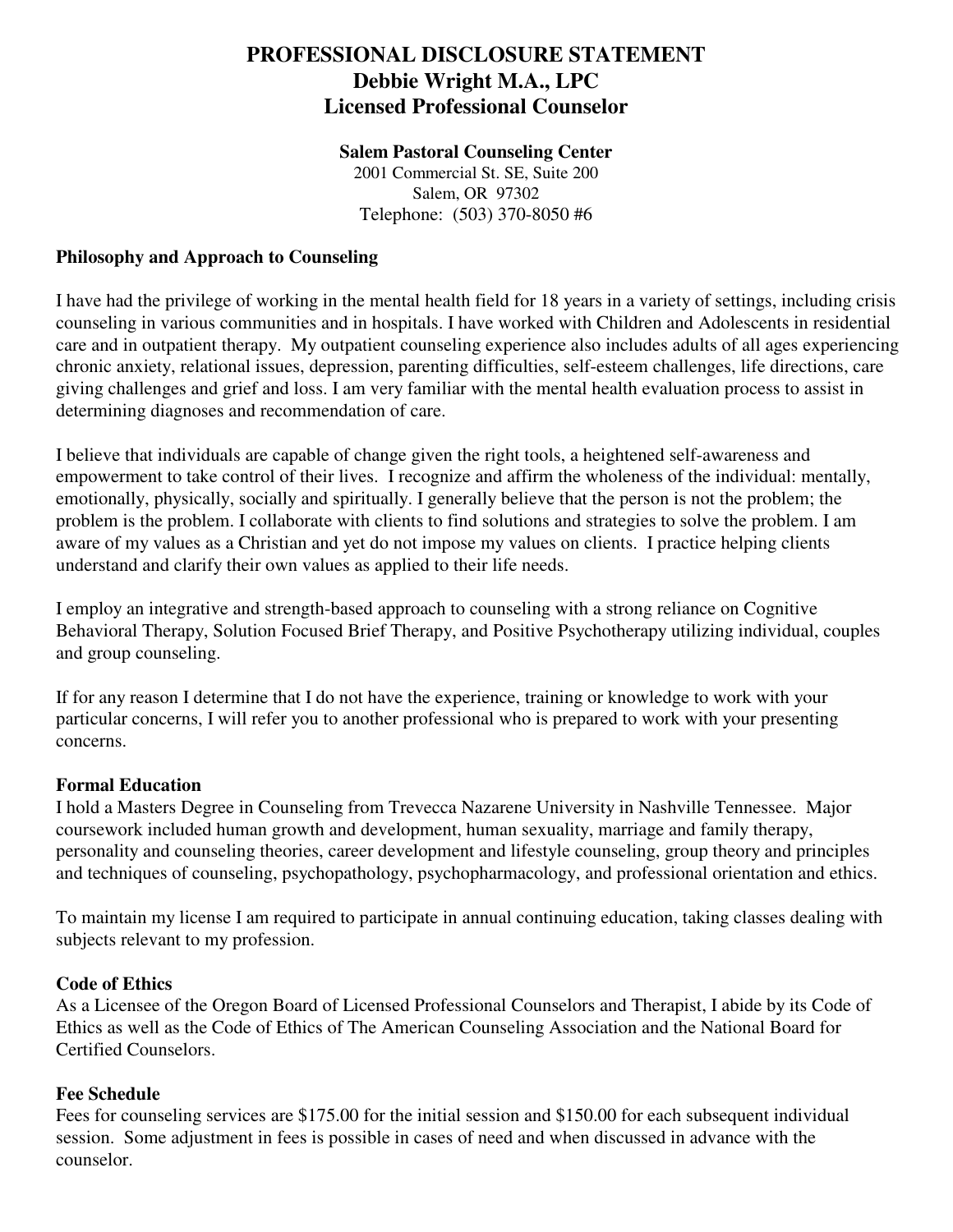### **Client Bill of Rights**

As a client of an Oregon licensee, you have the following rights:

- To expect that a licensee has met the minimal qualifications of training and experience required by state law;
- To examine public records maintained by the Board and to have the Board confirm credentials of a licensee.
- To obtain a copy of the Code of Ethics;
- To report complaints to the Executive Board through either of the Co-Director(s) of Salem Pastoral Counseling Center, and/or to report complaints to the Oregon Board of Licensed Professional Counselors and Therapists;
- To be informed of the cost of professional services before receiving the services;
- To participate fully in developing your counseling plan;
- To be assured of privacy and confidentiality while receiving services as defined by rule and law, including the following exceptions: 1) Reporting suspected child abuse; 2) Reporting imminent danger to client or others; 3) Reporting information required in court proceedings or by client's insurance company, or other relevant agencies; 4) Providing information concerning licensee case consultation or supervision; 5) Defending claims brought by client against licensee;
- To be free from being the object of discrimination on the basis of race, religion, gender, or other unlawful category while receiving services.

#### **You may contact the Oregon Board at:**

Oregon Board of Licensed Professional Counselors and Therapists 3218 Pringle Road SE #120 Salem, Oregon 97302-6312 (503) 378-5499 Email: lpc.lmft@state.or.us Website: www.oregon.gov/OBLPCT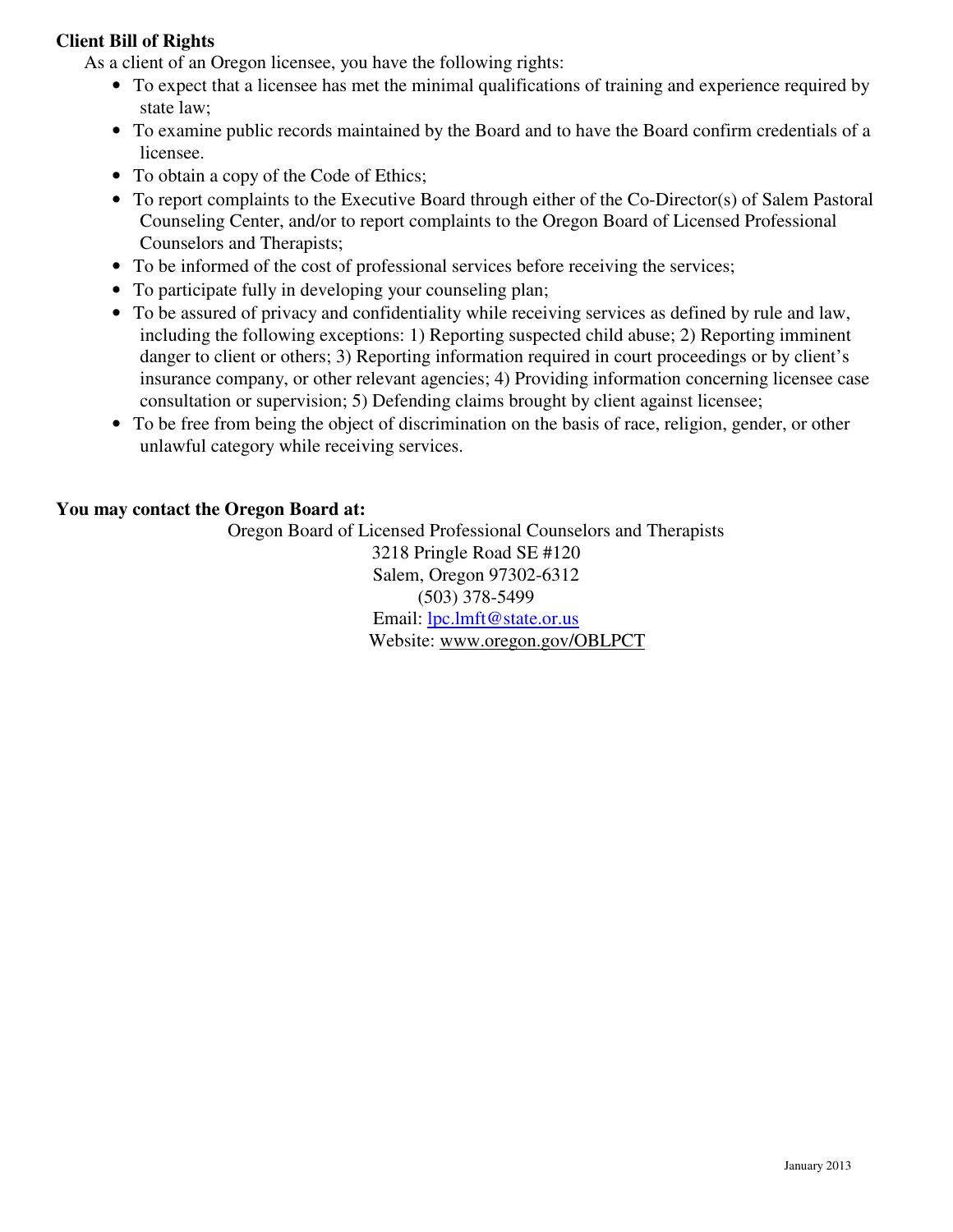## **Notice of Privacy Practices**

#### *THIS NOTICE DESCRIBES HOW MEDICAL INFORMATION ABOUT YOU MAY BE USED AND DISCLOSED AND HOW YOU CAN GET ACCESS TO THIS INFORMATION.*  **PLEASE REVIEW THIS NOTICE CAREFULLY.**

**Your health record contains personal information about you and your health. This information about you that may identify you and that relates to your past, present or future physical or mental health or condition and related health care services is referred to as Protected Health Information ("PHI"). This Notice of Privacy Practices describes how Salem Pastoral Counseling Center (SPCC) may use and disclose your PHI in accordance with applicable law, including the Health Insurance Portability and Accountability Act ("HIPAA"), regulations promulgated under HIPAA including the HIPAA Privacy and Security Rules. It also describes your rights regarding how you may gain access to and control your PHI.** 

#### **Our Obligations**

**SPCC is required by State and Federal law to maintain the privacy of PHI and to provide you with notice of our legal duties and privacy practices with respect to PHI. SPCC is required to abide by the terms of this Notice of Privacy Practices. We reserve the right to change the terms of our Notice of Privacy Practices at any time. Any new Notice of Privacy Practices will be effective for all PHI that we maintain at that time. SPCC will provide you with a copy of the revised Notice of Privacy Practices by posting a copy on our website, sending a copy to you in the mail upon request or providing one to you at your next appointment.** 

#### **Uses and Disclosure. SPCC may use and disclose protected health information without your consent in the following ways.**

*For Treatment.*Your PHI may be used and disclosed by those who are involved in your care for the purpose of providing, coordinating, or managing your health care treatment and related services. This includes consultation with clinical supervisors or other treatment team members. We may disclose PHI to any other consultant only with your authorization.

**For Payment.** We may use and disclose PHI so that we can receive payment for the treatment services provided to you. This will only be done with your authorization. Examples of payment-related activities are: making a determination of eligibility or coverage for insurance benefits, processing claims with your insurance company, reviewing services provided to you to determine medical necessity, or undertaking utilization review activities. If it becomes necessary to use collection processes due to lack of payment for services, we will only disclose the minimum amount of PHI necessary for purposes of collection.

**For Health Care Operations.** We may use or disclose, as needed, your PHI in order to support our business activities including, but not limited to, quality assessment activities, employee review activities, licensing, and conducting or arranging for other business activities. For example, we may share your PHI with third parties that perform various business activities (e.g., billing or typing services) provided we have a written contract with the business that requires it to safeguard the privacy of your PHI. For training or teaching purposes PHI will be disclosed only with your authorization.

**Required by Law.** Under the law, we must disclose your PHI to you upon your request. In addition, we must make disclosures to the Secretary of the Department of Health and Human Services for the purpose of investigating or determining our compliance with the requirements of the Privacy Rule.

**Without Authorization.** Following is a list of the categories of uses and disclosures permitted by HIPAA without an authorization. Applicable law and ethical standards permit us to disclose information about you without your authorization only in a limited number of situations.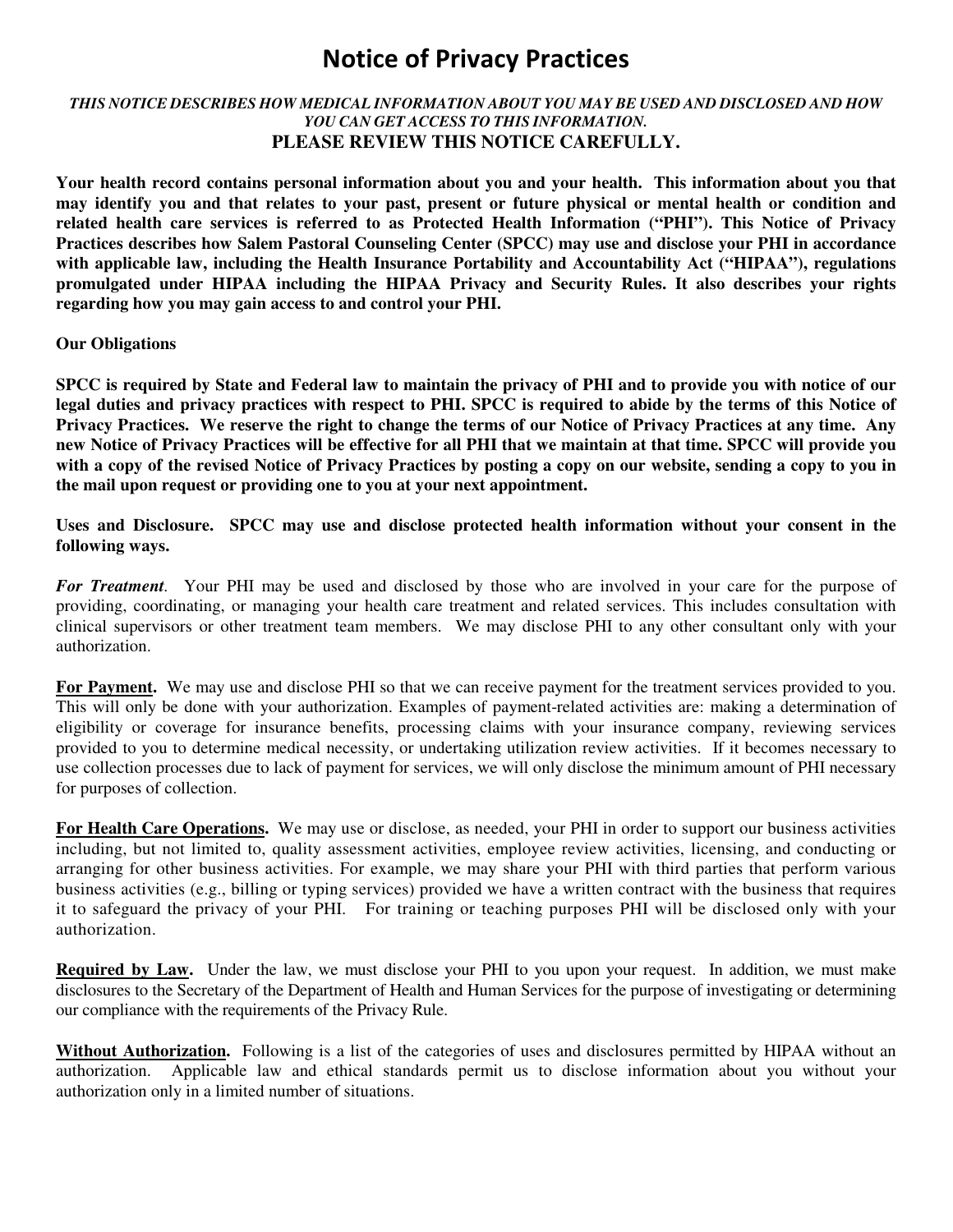**Child Abuse or Neglect.** We may disclose your PHI to a state or local agency that is authorized by law to receive reports of child abuse or neglect.

**Judicial and Administrative Proceedings.** We may disclose your PHI pursuant to a subpoena (with your written consent), court order, administrative order or similar process.

**Deceased Patients.** We may disclose PHI regarding deceased patients as mandated by state law, or to a family member or friend that was involved in your care or payment for care prior to death, based on your prior consent. A release of information regarding deceased patients may be limited to an executor or administrator of a deceased person's estate or the person identified as next-of-kin. PHI of persons that have been deceased for more than fifty (50) years is not protected under HIPAA.

**Medical Emergencies.** We may use or disclose your PHI in a medical emergency situation to medical personnel only in order to prevent serious harm. Our staff will try to provide you a copy of this notice as soon as reasonably practicable after the resolution of the emergency.

**Family Involvement in Care.** We may disclose information to close family members or friends directly involved in your treatment based on your consent or as necessary to prevent serious harm.

**Health Oversight.** If required, we may disclose PHI to a health oversight agency for activities authorized by law, such as audits, investigations, and inspections. Oversight agencies seeking this information include government agencies and organizations that provide financial assistance to the program (such as third-party payors based on your prior consent) and peer review organizations performing utilization and quality control.

**Law Enforcement.** We may disclose PHI to a law enforcement official as required by law, in compliance with a subpoena (with your written consent), court order, administrative order or similar document, for the purpose of identifying a suspect, material witness or missing person, in connection with the victim of a crime, in connection with a deceased person, in connection with the reporting of a crime in an emergency, or in connection with a crime on the premises.

**Specialized Government Functions.** We may review requests from U.S. military command authorities if you have served as a member of the armed forces, authorized officials for national security and intelligence reasons and to the Department of State for medical suitability determinations, and disclose your PHI based on your written consent, mandatory disclosure laws and the need to prevent serious harm.

**Public Health.** If required, we may use or disclose your PHI for mandatory public health activities to a public health authority authorized by law to collect or receive such information for the purpose of preventing or controlling disease, injury, or disability, or if directed by a public health authority, to a government agency that is collaborating with that public health authority.

**Public Safety.** We may disclose your PHI if necessary to prevent or lessen a serious and imminent threat to the health or safety of a person or the public. If information is disclosed to prevent or lessen a serious threat it will be disclosed to a person or persons reasonably able to prevent or lessen the threat, including the target of the threat.

**Research.** PHI may only be disclosed after a special approval process or with your authorization.

**Fundraising.** We may send you fundraising communications at one time or another. You have the right to opt out of such fundraising communications with each solicitation you receive.

**Verbal Permission.** We may also use or disclose your information to family members that are directly involved in your treatment with your verbal permission.

**With Authorization**. Uses and disclosures not specifically permitted by applicable law will be made only with your written authorization, which may be revoked at any time, except to the extent that we have already made a use or disclosure based upon your authorization. The following uses and disclosures will be made only with your written authorization: (i) most uses and disclosures of psychotherapy notes which are separated from the rest of your medical record; (ii) most uses and disclosures of PHI for marketing purposes, including subsidized treatment communications;